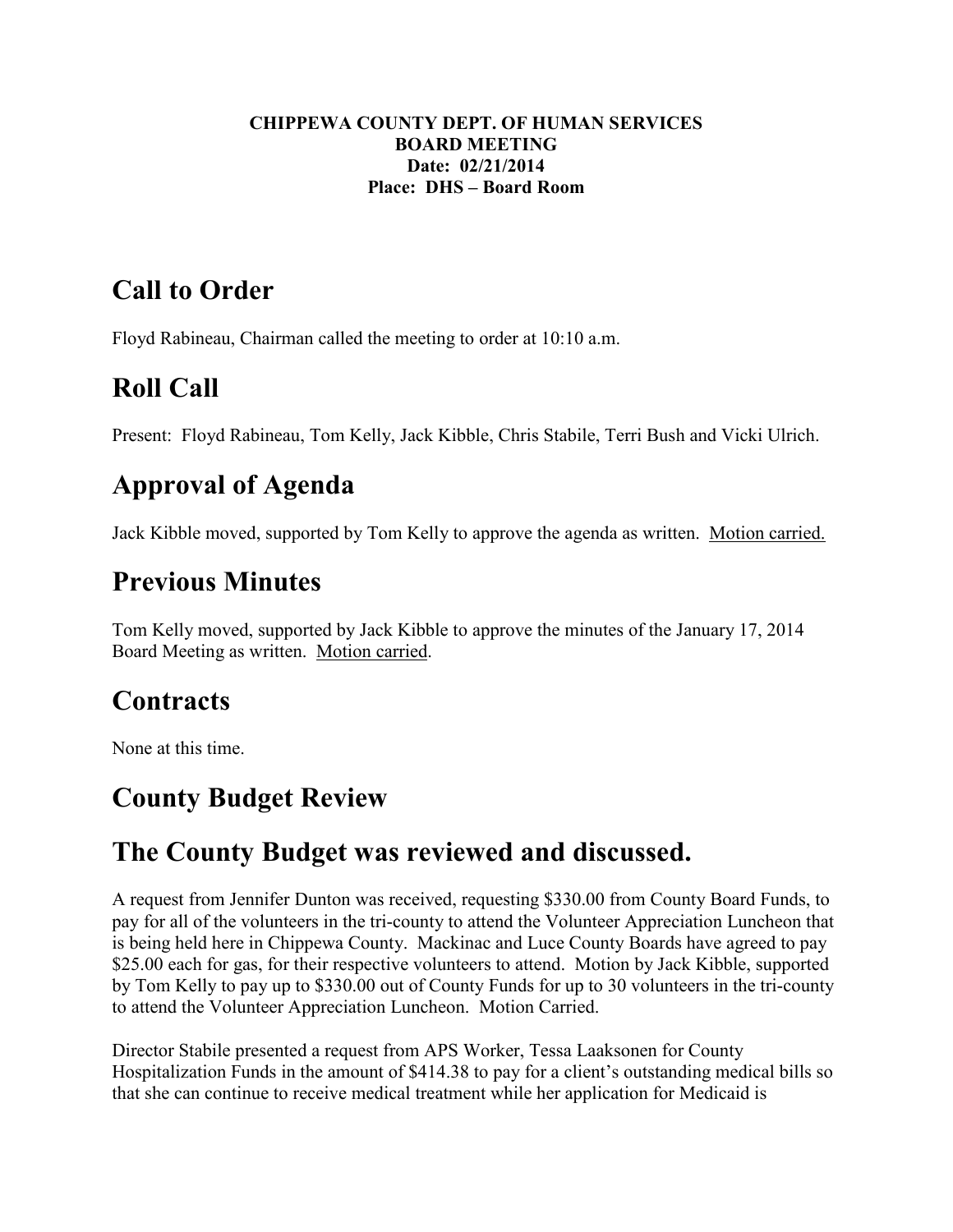pending. Motion by Tom Kelly supported by Jack Kibble to pay \$414.38 from County Hospitalization for this client's outstanding medical bills. Motion Carried.

Director Stabile presented a request from Ashley Butkovich for County Hospitalization Funds in the amount of \$30.00 for a 1 month supply of medication for a mother who is suffering from a mental illness that requires medication to maintain her mental and emotional health. This woman is currently living in Chippewa County and is the sole caregiver for her minor son and has a Medicaid application pending. Motion by Tom Kelly, supported by Jack Kibble to approve the expenditure of \$30.00 from County Hospitalization for a 1 month supply of medication for this client. Motion Carried.

Director Stabile presented an invoice for the annual renewal of the subscription to the Evening News. Director Stabile advised that workers keep updated on births, deaths and arrests via this newspaper so it is a good tool in assisting us to stay updated on a daily basis. Motion by Jack Kibble, supported by Tom Kelly to approve the 1 year renewal of the Evening News newspaper, at a cost of \$235.00. Motion Carried.

Director Stabile presented a request to the Board from Jennifer Dunton, who submitted a request on January 29th, for a humidifier for our Chippewa County Volunteer, Loren Smith. Loren is having a difficult time breathing while in the building performing his volunteer services. The request is for funds from Chippewa County Hospitalization, at a cost not to exceed \$75.00. This request was previously approved over the phone by Chairman, Floyd Rabineau. The Board agreed that this was a good expenditure of County Hospitalization Funds.

# **County Hospitalization**

### **None**

## **County Director's Update**

Director Stabile advised that due to his unexpected illness and hospitalization he did not have a lot to report.

Director Stabile shared with the Board a thank you card from Donelda Harper, our IOW Worker and a client. The client and Donelda wanted to thank the board for covering the expense of new glasses for the client, who is thrilled that she is able to see so well now.

Director Stabile advised that he had been to the BSC-1 meeting last week and the main topic of discussion was the ACA. Things have not gone smoothly with this program and although it is not the fault of DHS, it has been very rough on staff.

Director Stabile advised that on April 1st we will have MiSACWIS going life and at the same time we will have ACA opening up for single adults. On June 9th we will also being doing to EDM in Chippewa County, so with all of this going on it is going to be a real trick to keep all of